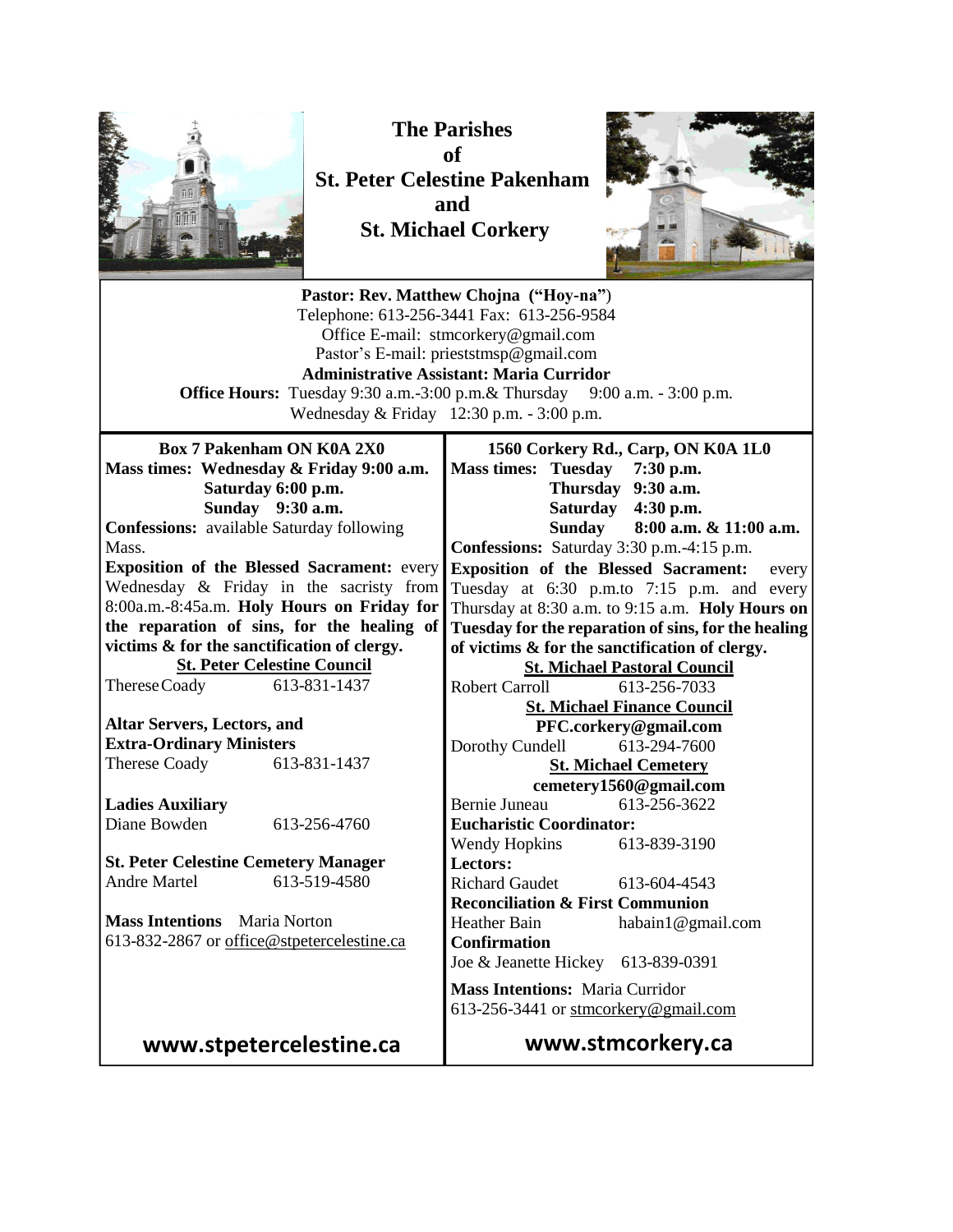| <b>WEEK MASSES</b> |                      |          | <b>MASS INTENTIONS</b>                                                             |
|--------------------|----------------------|----------|------------------------------------------------------------------------------------|
| Saturday, June 15  | $4:30$ p.m.          | Corkery  | +JoAnne Mullin by Ray Mullin                                                       |
|                    | $6:00$ p.m.          |          | Pakenham $+$ Bill Ryan by Terry $\&$ Evelyn McHale                                 |
| Sunday, June 16    | $8:00$ a.m.          | Corkery  | +For the deceased relatives and deceased friends<br>of Christine and Pascal Guerin |
|                    | $9:30$ a.m.          | Pakenham | <b>Mass for the People - Missa Pro Populo</b>                                      |
|                    | $11:00$ a.m. Corkery |          | +Richard Morin by Erika & Aaron Juneau                                             |

## HAPPY FATHER'S DAY!

*Let us remember all our fathers, living and deceased*

| Tuesday, June 18   | <b>NO MASS</b>       |                    | <b>NO MASS</b>                                                    |
|--------------------|----------------------|--------------------|-------------------------------------------------------------------|
| Wednesday, June 19 |                      | 9:00 a.m. Pakenham | Respect for Life & End to Abortion by Ladies<br>Auxiliary         |
| Thursday, June 20  | <b>NO MASS</b>       |                    | <b>NO MASS</b>                                                    |
| Friday, June 21    | $9:00$ a.m.          | Pakenham           | +Holy Souls in Purgatory                                          |
| Saturday, June 22  | $4:30$ p.m. Corkery  |                    | +Robert & Patricia Hawkins by Leslie-Ann $\&$<br>Bernie Juneau    |
|                    |                      |                    | 6:00 p.m. Pakenham Intentions of Laurie Coady by Ladies Auxiliary |
| Sunday, June 23    | 8:00 a.m. Corkery    |                    | +Evelyn Hudson by Dan & Betty Hudson $\&$<br>Family               |
|                    | $9:30$ a.m.          | Pakenham           | For the Intentions of a Parishioner's Family                      |
|                    | $11:00$ a.m. Corkery |                    | <b>Mass for the People - Missa Pro Populo</b>                     |

**IMPORTANT NOTICE-ST. MICHAEL:** The church walls will undergo repairs and painting beginning next week. Therefore, the weekday masses on **June 3, June 6, June 11 and June 13 are cancelled.**

**CHANGE IN MASS TIMES:** Please note that the last weekend for current mass times will be on **June 22-23**. New mass schedule from **June 29-30:** Saturday Corkery 4:30 p.m. Sunday Pakenham 9:00 a.m. Sunday Corkery 11:00 a.m. The weekday mass times remain the same.

**BBQ-ST. MICHAEL'S PARISH-RAIN OR SHINE**: On **Sunday, June 23rd after the 11:00 a.m. Mass**, parishioners are invited to attend our annual BBQ on the grounds of the Parish. Burgers, hotdogs and drinks are supplier by our parish. We are asking donations of fruit, veggies, salads, cookies or squares which can be brought on the day of the BBQ. If it rains, we have booked the school gym for the event.

**GOD'S GALAXY (VACATION BIBLE SCHOOL):** for children entering JK and going into grade 6 in September.

**Dates: July 29-Aug. 2, 2019 Time: 8:15 a.m. – 12:00 p.m. (times may be adjusted as camp approaches.** Cost:\$50 per child. Registration is limited. Registration forms are available at the Church, or stmichaelcorkeryvbs@gmail.com .